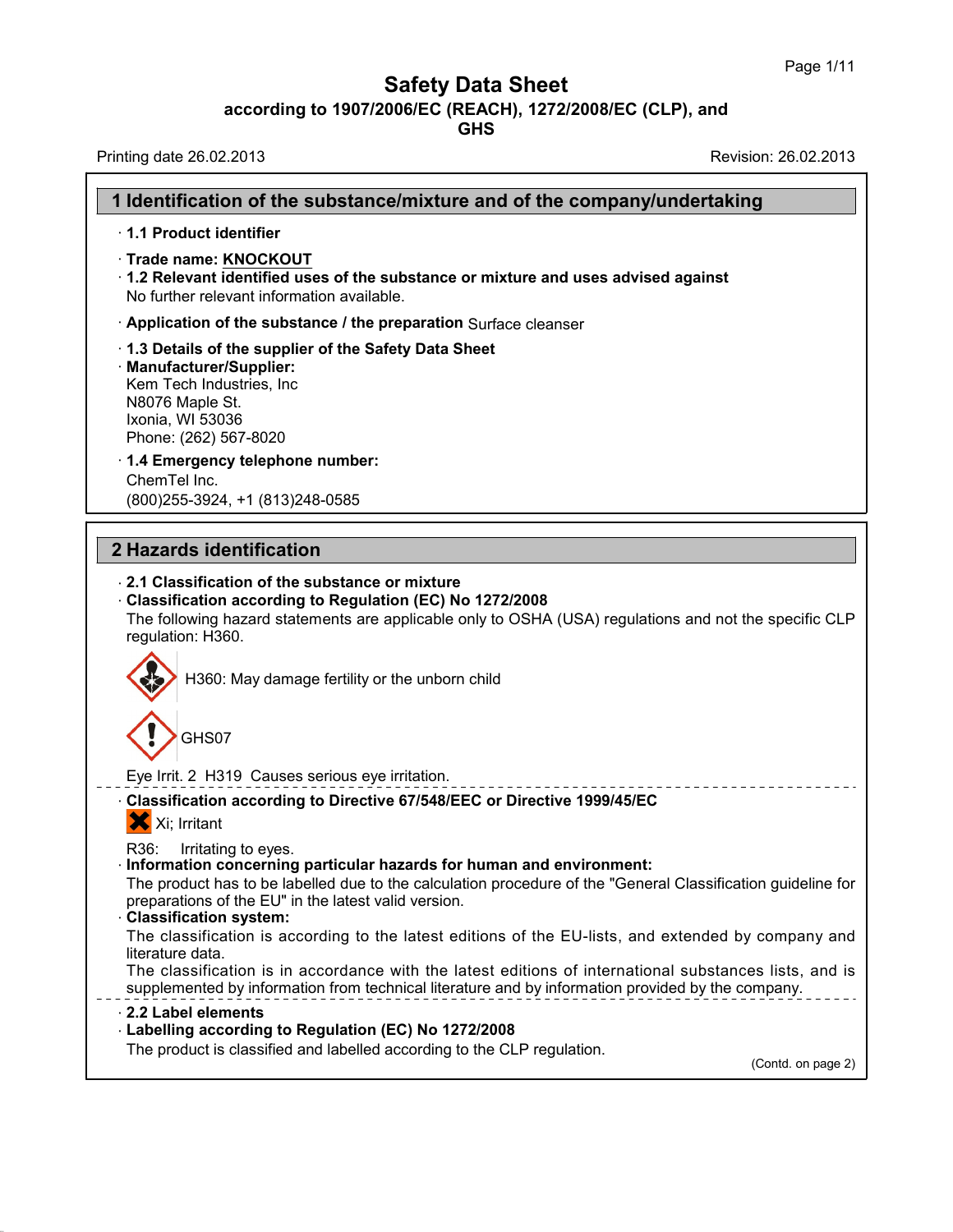## Safety Data Sheet<br><sub>006/EC (REACH), 1272/2008/EC (CLP),<br>GHS</sub> Page 2/11<br>**according to 1907/2006/EC (REACH), 1272/2008/EC (CLP), and<br>GHS<br>Revision: 26.02.2013<br>Revision: 26.02.2013 GHS** Safety Data Sheet<br>according to 1907/2006/EC (REACH), 1272/2008/EC (CLP), and<br>Printing date 26.02.2013<br>Revision: 26.02.2013<br>Revision: 26.02.2013

**Trade name: KNOCKOUT**

(Contd. of page 1) **Example 20.02.2015**<br> **Hazard pictograms** GHS07 **CHS07**<br>• **Signal word** Warning<br>• **Hazard statements**<br>• H319 Causes serious eve irritation **CHSO7**<br>• **Signal word** Warning<br>• **Hazard statements**<br>• H319 Causes serious eye irrit<br>• **Precautionary statements** GHS07<br>
Signal word Warning<br>
Hazard statements<br>
H319 Causes serious eye irritation.<br>
Precautionary statements<br>
P280. Mear protective gloves/pro GHS07<br> **Signal word Warning<br>
Hazard statements**<br>
H319 Causes serious eye irritation.<br> **Precautionary statements**<br>
P280 Wear protective g<br>
P264 Wash thoroughly Signal word Warning<br> **Hazard statements**<br>
H319 Causes serious eye irritation.<br> **Precautionary statements**<br>
P280 Wear protective gloves/protective clothing/eye protection/face protection.<br>
P264 Wash thoroughly after handlin Signal word Warning<br>
Hazard statements<br>
H319 Causes serious eye irritation.<br>
Precautionary statements<br>
P260 Wear protective gloves/protective clothing<br>
P264 Wash thoroughly after handling.<br>
P305+P351+P338 IF IN EYES: Rinse **Hazard statements**<br>
H319 Causes serious eye irritation.<br> **Precautionary statements**<br>
P280 Wear protective gloves/protective clothing/eye protection/face protection.<br>
P264 Wash thoroughly after handling.<br>
P305+P351+P338 IF us eye irritation.<br>**tements**<br>Wear protective gloves/protective clothing/eye protec<br>Wash thoroughly after handling.<br>IF IN EYES: Rinse cautiously with water for several r<br>present and easy to do. Continue rinsing.<br>If eye irri **Precautionary statements**<br>
P280 Wear protective gloves/protective clothing/eye protection/<br>
P264 Wash thoroughly after handling.<br>
P305+P351+P338 IF IN EYES: Rinse cautiously with water for several minut<br>
present and easy P280 Wear protective glove<br>P264 Wash thoroughly afte<br>P305+P351+P338 IF IN EYES: Rinse ca<br>present and easy to c<br>P337+P313 If eye irritation persist<br>**Additional information:** N/A<br>**Hazard description:**<br>WHMIS-symbols: P264 Wash fr<br>P305+P351+P338 IF IN EY<br>present<br>P337+P313 If eye irr<br>**Additional information:**<br>**Hazard description:**<br>**WHMIS-symbols:**<br>D2A - Very toxic material c · **WHMIS-symbols:** present and easy to do. Continue rinsing.<br>P337+P313 If eye irritation persists: Get medical advice/a<br>**Additional information:** N/A<br>**Hazard description:**<br>WHMIS-symbols:<br>D2A - Very toxic material causing other toxic effects D2A - Very toxic material causing other toxic<br>
<br> **CONFINEMATELY**<br>
Health = 2  $2 \times 0$  Reactivi Health =  $2$ <br>Fire =  $0$ **igs (scale 0 - 4)**<br>Health = 2<br>Fire = 0<br>Reactivity = 0 ngs (scale 0 - 4)<br>Health = 2<br>Fire = 0<br>Reactivity = 0 **ngs (scale 0 - 4)**<br>Health = 2<br>Fire = 0<br>Reactivity = 0<br>**gs (scale 0 - 4) EXECUTE: HEALTH 2** Health = 2<br> **HEALTH 2** Headth = 2<br> **HMIS-ratings (scale 0 - 4)**<br> **HEALTH 2** Health = 2 HEALTH 2 Hes FIRE **REACTIVITY** 0 **P**  $\boxed{0}$  Fire = 0 Fire = 0<br>
Reactivity = 0<br>
ings (scale 0 - 4)<br>  $\frac{2}{\pi}$  Health = 2<br>
Fire = 0<br>
Reactivity = 0  $\text{Reactivity} = 0$ <br>  $\text{Is (scale 0 - 4)}$ <br>  $\text{Health} = 2$ <br>  $\text{Fire} = 0$ <br>  $\text{Reactivity} = 0$  $\begin{aligned} &\text{res}(\text{scale 0 - 4})\ &\text{Health} &= 2\ &\text{Fire} &= 0\ &\text{Reactivity} &= 0\ &\text{Term Health Hazard Substan}\ \end{aligned}$ **HEALTH 2** Health = 2<br>
FIRE <sup>0</sup> Fire = 0<br>
REACTIVITY <sup>0</sup> Reactivity = 0<br> **HMIS Long Term Health Hazard Substances**<br>
12179-04-3 disodium tetraborate pentahydrate HEALTH 2 Health = 2<br>
FIRE C O Fire = 0<br>
Reactivity = 0<br>
HMIS Long Term Health Hazard Substances<br>
12179-04-3 disodium tetraborate pentahydrate<br>
2.3 Other hazards<br>
2.3 Other hazards **EXACTIVITY 10** Reactivity = 0<br> **HMIS Long Term Health Ha.**<br> **12179-04-3** disodium tetraborology<br> **2.3 Other hazards<br>
<b>Results of PBT and vPvB as**<br> **PBT:** Not applicable **Example 19 Accounty - 0**<br> **Results Of PBT and vPvB assessment**<br> **Results of PBT and vPvB assessment**<br> **RESULTS OF PBT and vPvB assessment**<br> **PBT:** Not applicable.<br> **PPVB:** Not applicable • HMIS Long Term Health Ha<br>
12179-04-3 disodium tetrabo<br>
• 2.3 Other hazards<br>
• Results of PBT and vPvB a<br>
• PBT: Not applicable.<br>
• vPvB: Not applicable. 12179-04-3 disodium tetraborate pentahydrate<br> **2.3 Other hazards**<br> **Results of PBT and vPvB assessment**<br> **PBT:** Not applicable.<br> **VPvB:** Not applicable. **3 Composition/information on ingredients<br>
PBT:** Not applicable.<br> **3 Composition/information on ingredients**<br> **3.2 Mixtures PVB: Not applicable.<br>
<b>3.2 Mixtures**<br> **Description:** Mixture c **Composition/information on ingredients**<br>· 3.2 Mixtures<br>· Description: Mixture of substances listed below with nonhazardous additions. (Contd. on page 3)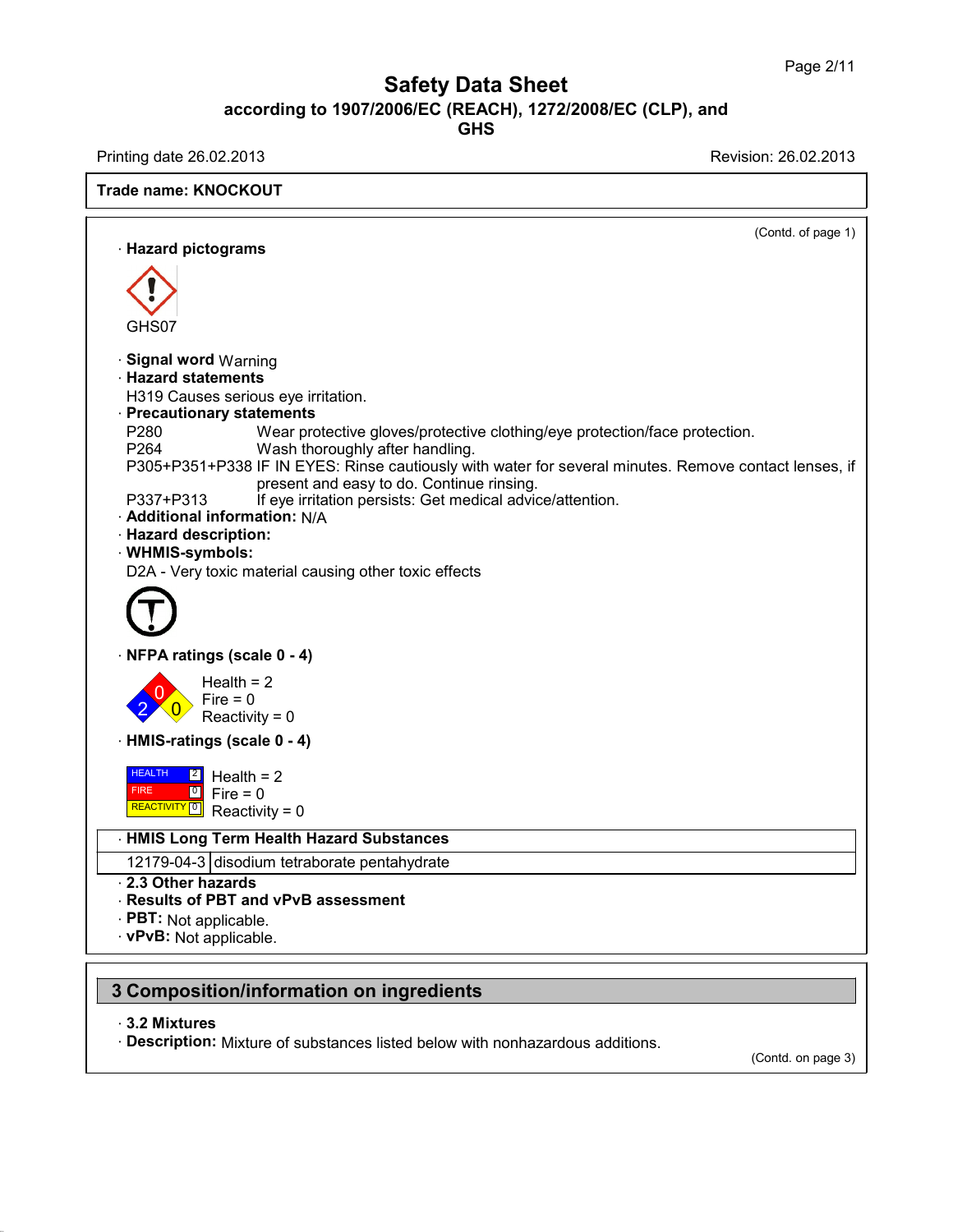## Safety Data Sheet<br><sub>006/EC (REACH), 1272/2008/EC (CLP),<br>GHS</sub> Page 3/11<br>**according to 1907/2006/EC (REACH), 1272/2008/EC (CLP), and<br>GHS<br>Revision: 26.02.2013<br>Revision: 26.02.2013 GHS** Safety Data Sheet<br>according to 1907/2006/EC (REACH), 1272/2008/EC (CLP), and<br>Printing date 26.02.2013<br>Revision: 26.02.2013<br>Revision: 26.02.2013

### **Trade name: KNOCKOUT**

| alcohols, C9-11, ethoxylated<br>CAS: 68439-46-3<br>$30%$<br>X Xi R38-41<br>NLP: 500-446-0<br><b>Eye Dam. 1, H318</b><br>< 10%<br>disodium tetraborate pentahydrate<br>--------------------------<br>Repr. 1B, H360FD<br>$\Diamond$<br>T Repr. Cat. 2 R60-61<br>· SVHC<br>12179-04-3 disodium tetraborate pentahydrate<br>Additional information: For the wording of the listed risk phrases refer to section 16. |                                                                    | (Contd. of page 2) |
|------------------------------------------------------------------------------------------------------------------------------------------------------------------------------------------------------------------------------------------------------------------------------------------------------------------------------------------------------------------------------------------------------------------|--------------------------------------------------------------------|--------------------|
|                                                                                                                                                                                                                                                                                                                                                                                                                  | Dangerous components:                                              |                    |
|                                                                                                                                                                                                                                                                                                                                                                                                                  |                                                                    |                    |
|                                                                                                                                                                                                                                                                                                                                                                                                                  |                                                                    |                    |
|                                                                                                                                                                                                                                                                                                                                                                                                                  | CAS: 12179-04-3<br>EINECS: 215-540-4<br>Index number: 005-011-02-9 |                    |
|                                                                                                                                                                                                                                                                                                                                                                                                                  |                                                                    |                    |
|                                                                                                                                                                                                                                                                                                                                                                                                                  |                                                                    |                    |
|                                                                                                                                                                                                                                                                                                                                                                                                                  |                                                                    |                    |
|                                                                                                                                                                                                                                                                                                                                                                                                                  |                                                                    |                    |
|                                                                                                                                                                                                                                                                                                                                                                                                                  |                                                                    |                    |
|                                                                                                                                                                                                                                                                                                                                                                                                                  | <b>4 First aid measures</b>                                        |                    |

- 
- **Additional Information:** For the wording of the<br> **1 First aid measures**<br>
 **4.1 Description of first aid measures**<br>
 General information: Immediately remove any<br>
 After inhalation: Supply fresh air: consult docto **First aid measures<br>· 4.1 Description of first aid measures<br>· General information: Immediately remove any clothing soiled by the product.<br>· After inhalation: Supply fresh air; consult doctor in case of complaints.<br>· After First aid measures**<br>· 4.1 Description of first aid measures<br>· General information: Immediately remove any clothing soiled by the product.<br>· After inhalation: Supply fresh air; consult doctor in case of complaints.<br>· After **FIRST ald measures**<br>**4.1 Description of first aid m**<br>**General information:** Immed<br>**After skin contact:**<br>Immediately wash with water and if skin irritation continues continues 4.1 Description of first aid measures<br>
General information: Immediately remove any clothing soiled by the<br>
After inhalation: Supply fresh air; consult doctor in case of complain<br>
After skin contact:<br>
Immediately wash with 4.1 Description of first aid measures<br>
General information: Immediately remove any clothin<br>
After inhalation: Supply fresh air; consult doctor in ca:<br>
After skin contact:<br>
Immediately wash with water and soap and rinse tho
- After inhalation: Supply fresh air; consult doctor in case of complaints.<br> **After skin contact:**<br>
Immediately wash with water and soap and rinse thoroughly.<br>
If skin irritation continues, consult a doctor.<br> **After eye cont**
- 
- 
- 
- 

Immediately wash with water and soap and rinse thoroughly.<br>If skin irritation continues, consult a doctor.<br>**After eye contact:**<br>Remove contact lenses if worn.<br>Rinse opened eye for several minutes under running water. It<br>**A** Rinse opened eye for several minutes under running water. If symptoms persist, consult a doctor.

Rinse out mouth and then drink plenty of water.

Do not induce vomiting; call for medical help immediately.

- After eye contact:<br>Remove contact lenses if worn.<br>Rinse opened eye for several minutes under running water. If sy<br>After swallowing:<br>Rinse out mouth and then drink plenty of water.<br>Do not induce vomiting; call for medical h Framove contact lenses if worn.<br> **After swallowing:**<br> **After swallowing:**<br> **After swallowing:**<br> **After swallowing:**<br> **After swallowing:**<br> **After swallowing:**<br> **After swallowing:**<br> **After swallowing:**<br> **After swallowing:**<br>
- 
- Finse opened eye for several minutes under running water.<br> **After swallowing:**<br>
Rinse out mouth and then drink plenty of water.<br>
Do not induce vomiting; call for medical help immediately.<br> **4.2 Most important symptoms and** • **Alter swallowing:**<br>
Rinse out mouth and then drink plenty of water.<br>
Do not induce vomiting; call for medical help immediately.<br>
• **4.2 Most important symptoms and effects, both acute and delayed** Gastric or intestinal Rinse out mouth and then drink plenty of water.<br>Do not induce vomiting; call for medical help imme<br>4.2 Most important symptoms and effects, both<br>Hazards No further relevant information available.<br>4.3 Indication of any imme

(Contd. on page 4)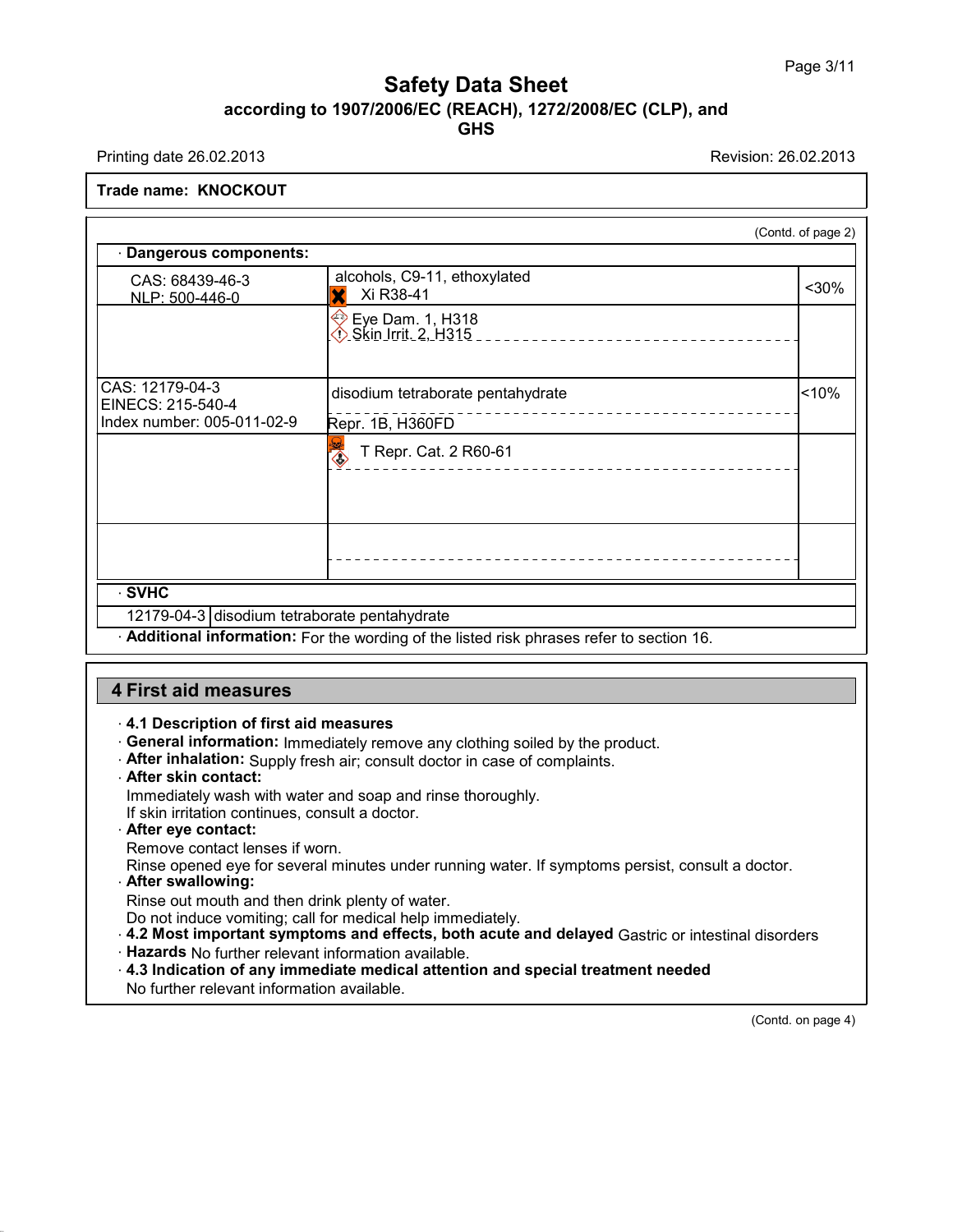# Safety Data Sheet<br><sub>006/EC (REACH), 1272/2008/EC (CLP),<br>GHS</sub> **according to 1907/2006/EC (REACH), 1272/2008/EC (CLP), and<br>according to 1907/2006/EC (REACH), 1272/2008/EC (CLP), and<br>compared to the Season of the Season of the Season of the Season of the Season of the Season of the Sea** Safety Data Sheet<br>according to 1907/2006/EC (REACH), 1272/2008/EC (CLP), and<br>Printing date 26.02.2013<br>Revision: 26.02.2013<br>Revision: 26.02.2013

**GHS**

### **Trade name: KNOCKOUT**

on: 26.02.2013<br>
(Contd. of page 3)

# **Firefighting measures**<br> **5 Firefighting measures**<br> **5.1 Extinguishing media**

- 
- **Firefighting measures**<br>- 5.1 Extinguishing media<br>- Suitable extinguishing agents: Use<br>- For safety reasons unsuitable exting **Firefighting measures**<br>· 5.1 Extinguishing media<br>· Suitable extinguishing agents: Use fire extinguishing methods suitable to surrounding conditions.<br>· For safety reasons unsuitable extinguishing agents: None.<br>· 5.2 Specia **Firefighting measures**<br>- 5.1 Extinguishing media<br>- Suitable extinguishing agents: Use fire extinguishing methods su<br>- For safety reasons unsuitable extinguishing agents: None.<br>- 5.2 Special hazards arising from the substa • **5.1 Extinguishing measures**<br>• **5.1 Extinguishing media**<br>• **Suitable extinguishing agents:** Use fire extinguishing methods suitable<br>• **For safety reasons unsuitable extinguishing agents:** None.<br>• **5.2 Special hazards ari** 5.1 Extinguishing media<br>Suitable extinguishing agents: Use fire extinguishing methods suitable to surrour<br>For safety reasons unsuitable extinguishing agents: None.<br>5.2 Special hazards arising from the substance or mixture<br>
- **5.1 Examglishing media**<br>• **Suitable extinguishing agents:** Us<br>• **For safety reasons unsuitable exti**<br>• **5.2 Special hazards arising from till Formation of toxic gases is possible<br>• <b>5.3 Advice for firefighters**<br>• **Prote** • **For safety reasons unsuitable extinguishing agents:** None.<br>• 5.2 Special hazards arising from the substance or mixture<br>Formation of toxic gases is possible during heating or in case o<br>• 5.3 Advice for firefighters<br>• Pro
- For sarety reasons unsultable extinguishing agents: None<br>5.2 Special hazards arising from the substance or mixture<br>Formation of toxic gases is possible during heating or in case<br>5.3 Advice for firefighters<br>Protective equip

- 
- 

- 
- **5.2 Special nazards arising from the s**<br>Formation of toxic gases is possible duri<br>**5.3 Advice for firefighters**<br>**Protective equipment:**<br>Wear self-contained respiratory protective<br>Wear fully protective suit.<br>**Additional in** Formation of toxic gases is possible during heating or in case of tire.<br> **B.3 Advice for firefighters**<br> **Protective equipment:**<br>
Wear self-contained respiratory protective device.<br>
Wear fully protective suit.<br> **Additional**

Frolective equipment.<br>
Wear self-contained respiratory protective device<br>
Wear fully protective suit.<br> **Additional information** No further relevant infor<br> **6 Accidental release measures**<br>
6.1 Personal precautions, protecti

• **Additional information No further relevant information available.**<br> **• 6.1 Personal precautions, protective equipment and emergency procedures**<br>
Wear protective equipment. Keep unprotected persons away.<br>
Finsure adequat **6 Accidental release measures**<br> **6.1 Personal precautions, protective equipment and emergency procedures**<br>
Wear protective equipment. Keep unprotected persons away.<br>
Ensure adequate ventilation Accidental release measures<br>6.1 Personal precautions, protective<br>Wear protective equipment. Keep un<br>Ensure adequate ventilation<br>6.2 Environmental precautions: Do<br>6.3 Methods and material for conta <p><b>6.1 Personal release measures</b></p>\n<ul>\n<li><b>6.1 Personal precautions, protective equipment and emergency procedures</b></li>\n<li>Wear protective equipment. Keep unprotected persons away.</li>\n<li>Ensure adequate ventilation</li>\n<li><b>6.2 Environmental precautions:</b> Do not allow to enter sewers/ surface or ground water.</li>\n<li><b>6.3 Methods and material for containment and cleaning up:</b></li>\n<li>Absorb with liquid-binding material (sand diatomic acid binders universal binders sawdust)</li>\n</ul> **6.1 Personal precautions, protective equipment and emergency procedur**<br>Wear protective equipment. Keep unprotected persons away.<br>Ensure adequate ventilation<br>**6.2 Environmental precautions:** Do not allow to enter sewers/ s 6.1 Personal precautions, protective equipment and emergency procedures<br>Wear protective equipment. Keep unprotected persons away.<br>Ensure adequate ventilation<br>6.2 Environmental precautions: Do not allow to enter sewers/ sur vear protective equipment. Keep unprotective<br>
Ensure adequate ventilation<br> **6.2 Environmental precautions:** Do not al<br> **6.3 Methods and material for containmer**<br>
Absorb with liquid-binding material (sand, d<br> **6.4 Reference** 

- 
- 
- 6.2 Environmental precautions: Do not allow to enter sewers/ surface<br>6.3 Methods and material for containment and cleaning up:<br>Absorb with liquid-binding material (sand, diatomite, acid binders, univer<br>6.4 Reference to oth

Ensure adequate ventilation<br>
6.2 Environmental precautions:  $D_0$  not allow to enter s<br>
6.3 Methods and material for containment and cleani<br>
Absorb with liquid-binding material (sand, diatomite, acid<br>
6.4 Reference to oth **6.3 Methods and material for containment a**<br>Absorb with liquid-binding material (sand, diator<br>**6.4 Reference to other sections**<br>See Section 7 for information on safe handling.<br>See Section 8 for information on personal pro

**6.4 Reference to other sections**<br>
See Section 7 for information on safe handling.<br>
See Section 8 for information on personal protection equipment.<br>
See Section 13 for disposal information.<br> **7 Handling and storage**<br> **7.1** 

See Section 13 for disposal information.<br> **7.1 Precautions for safe handling**<br> **7.1 Precautions for safe handling**<br>
Ensure good ventilation/exhaustion at the wor<br>
Prevent formation of aerosols **Handling and storage<br>T.1 Precautions for safe handling<br>Ensure good ventilation/exhaustion at the workplace.<br>Prevent formation of aerosols.<br>Information about fire - and explosion protection: No spe** 

- 
- **Handling and storage<br>7.1 Precautions for safe handling<br>Ensure good ventilation/exhaustion at th<br>Prevent formation of aerosols.<br>Information about fire and explosior France Information and Storage**<br>
• **7.1 Precautions for safe handling**<br>
Ensure good ventilation/exhaustion at the workplace.<br>
• Prevent formation of aerosols.<br>
• **Information about fire - and explosion protection:** No sp **7.1 Precautions for safe handling<br>
Ensure good ventilation/exhaustion at the workplace.**<br>
Prevent formation of aerosols.<br> **Information about fire - and explosion protection:** No special measures re<br> **7.2 Conditions for sa**

- 
- · **Storage: Prevent formation of aerosols.**<br> **CONTEX INTEREM INTEREM INTEREM INTEREM INTEREM IN The Storage:**<br> **Requirements to be met by storerooms and receptacles:**<br>
Store in a cool location.<br>
Avoid storage near extreme heat, ignit Information about fire - and exp<br>7.2 Conditions for safe storage,<br>Storage:<br>Requirements to be met by stor<br>Store in a cool location.<br>Avoid storage near extreme heat,<br>Information about storage in on Avail on storage, including any incompatibilities<br>
Storage:<br>
Requirements to be met by storerooms and receptacles:<br>
Store in a cool location.<br>
Avoid storage near extreme heat, ignition sources or open flame.<br>
Information a • **I.2 Conditions for sale storage, including any incompatibilities**<br>• **Storage:**<br>• **Requirements to be met by storerooms and receptacles:**<br>• Store in a cool location.<br>• Avoid storage near extreme heat, ignition sources or Storage:<br>Requirements to be met by storerooms and receptacles:<br>Store in a cool location.<br>Avoid storage near extreme heat, ignition sources or open flame.<br>Information about storage in one common storage facility:<br>Do not sto
- 
- 

Requirements to be met by storer<br>Store in a cool location.<br>Avoid storage near extreme heat, ig<br>Information about storage in one<br>Do not store together with oxidizing<br>Store away from foodstuffs.<br>Further information about sto

- Store in a cool location.<br>
Avoid storage near extreme heat, ignition sources or ope<br> **Information about storage in one common storage f**<br>
Do not store together with oxidizing and acidic materials.<br>
Store away from foodstuf Avoid storage near extreme heat, ignition sources or open fla<br>**Information about storage in one common storage facilit**!<br>Do not store together with oxidizing and acidic materials.<br>Store away from foodstuffs.<br>**Further infor Information about storage in (**<br>Do not store together with oxidiz<br>Store away from foodstuffs.<br>**Further information about sto**<br>Store in cool, dry conditions in w<br>Protect from frost.<br>Keep container tightly sealed. Store away from foodstuffs.<br>
Further information about storage conditions:<br>
Store in cool, dry conditions in well sealed receptacles.<br>
Protect from frost.<br>
Keep container tightly sealed.
- 

(Contd. on page 5)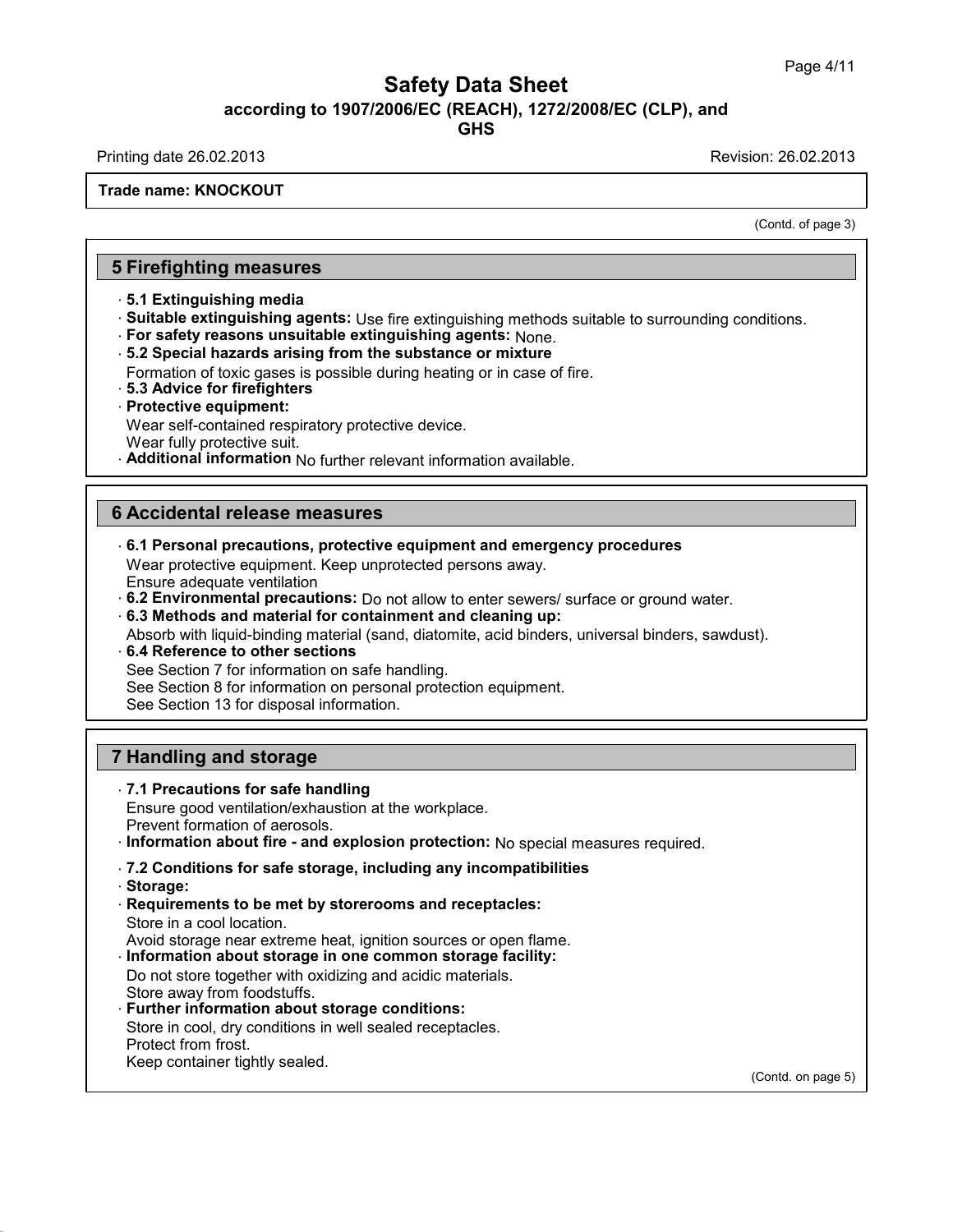# Safety Data Sheet<br><sub>006/EC (REACH), 1272/2008/EC (CLP),<br>GHS</sub> **according to 1907/2006/EC (REACH), 1272/2008/EC (CLP), and<br>according to 1907/2006/EC (REACH), 1272/2008/EC (CLP), and<br>compared to the Season of the Season of the Season of the Season of the Season of the Season of the Sea** Safety Data Sheet<br>according to 1907/2006/EC (REACH), 1272/2008/EC (CLP), and<br>Printing date 26.02.2013<br>Revision: 26.02.2013<br>Revision: 26.02.2013

**GHS**

(Contd. of page 4)

**Trade name: KNOCKOUT**

Printing date 26.02.2013<br> **Trade name: KNOCKOUT**<br>
T.3 Specific end use(s) No further relevant information available. **8 Exposure controls/personal protection<br>
4 Exposure controls/personal protection<br>
4 Exposure controls/personal protection<br>
4 Additional information about design of technical facilities:** 

# **Exposure controls/person**<br>• Additional information about de<br>• 8.1 Control parameters<br>• Ingredients with limit values tha

· **Additional information about design of technical facilities:** No further data; see item 7. **Exposure controls/personal protection**<br>• Additional information about design of technical facilities: No further data; se<br>• 8.1 Control parameters<br>• Ingredients with limit values that require monitoring at the workplace:<br>

| Ingredients with limit values that require monitoring at the workplace: |
|-------------------------------------------------------------------------|
|-------------------------------------------------------------------------|

|                                                                                                      | Additional information about design of technical facilit |
|------------------------------------------------------------------------------------------------------|----------------------------------------------------------|
| 8.1 Control parameters                                                                               |                                                          |
|                                                                                                      | Ingredients with limit values that require monitoring at |
|                                                                                                      | 102-71-6 2,2',2"-nitrilotriethanol                       |
|                                                                                                      |                                                          |
| TLV (USA) $\begin{vmatrix} 5 \text{ mg/m}^3 \\ \text{EL (Canada)} \end{vmatrix}$ 5 mg/m <sup>3</sup> |                                                          |
|                                                                                                      | EV (Canada) $3,1$ mg/m <sup>3</sup> , 0,5 ppm            |
|                                                                                                      | 12179-04-3 disodium tetraborate pentahydrate             |
| REL (USA) $\begin{bmatrix} 1 \text{ mg/m}^3 \\ \text{m} \end{bmatrix}$                               |                                                          |
|                                                                                                      |                                                          |

|                                                                                                               | TLV (USA)                                    | $15 \text{ mg/m}^3$                                                                                         |  |
|---------------------------------------------------------------------------------------------------------------|----------------------------------------------|-------------------------------------------------------------------------------------------------------------|--|
|                                                                                                               | EL (Canada) $ 5 \text{ mg/m}^3$              |                                                                                                             |  |
|                                                                                                               |                                              | EV (Canada) $ 3,1 \text{ mg/m}^3$ , 0,5 ppm                                                                 |  |
|                                                                                                               | 12179-04-3 disodium tetraborate pentahydrate |                                                                                                             |  |
|                                                                                                               | REL (USA)                                    | 1 mg/m <sup>3</sup>                                                                                         |  |
|                                                                                                               | TLV (USA)                                    | Short-term value: 6* mg/m <sup>3</sup><br>Long-term value: $2*$ mg/m <sup>3</sup><br>*as inhalable fraction |  |
|                                                                                                               |                                              | EL (Canada) Short-term value: 6 mg/m <sup>3</sup><br>Long-term value: 2 mg/m <sup>3</sup>                   |  |
|                                                                                                               |                                              | EV (Canada) Short-term value: 6 mg/m <sup>3</sup><br>Long-term value: 2 mg/m <sup>3</sup>                   |  |
|                                                                                                               |                                              | Additional information: The lists valid during the making were used as basis.                               |  |
| 8.2 Exposure controls<br>- Personal protective equipment:<br><b>General protective and hygienic measures:</b> |                                              |                                                                                                             |  |

EV (Canada) Short-term value: 6 mg/m<sup>3</sup><br>
Long-term value: 2 mg/m<sup>3</sup><br> **Additional information:** The lists valid of<br> **Personal protective equipment:**<br> **General protective and hygienic meas**<br>
Keen away from foodstuffs beverag

- 
- 
- 

**Experience 15 The End of Conservance Chernon Conservance Chernon Conservance Chernon Conservance Chernon Conservance Chernon Chernon Chernon Chernon Chernon Chernon Chernon Chernon Chernon Chernon Chernon Chernon Chernon** Additional information: The lists valid during the making were<br>8.2 Exposure controls<br>Personal protective equipment:<br>General protective and hygienic measures:<br>Keep away from foodstuffs, beverages and feed.<br>Immediately remov 8.2 Exposure controls<br>
Personal protective equipment:<br>
General protective and hygienic measures:<br>
Keep away from foodstuffs, beverages and feed.<br>
Immediately remove all soiled and contaminated clothing<br>
Wash hands before b 8.2 Exposure controls<br>Personal protective equipment:<br>General protective and hygienic measures:<br>Keep away from foodstuffs, beverages and feed.<br>Immediately remove all soiled and contaminated clothing<br>Wash hands before breaks Personal protective equipment:<br>General protective and hygienic measures:<br>Keep away from foodstuffs, beverages and feed.<br>Immediately remove all soiled and contaminated ck<br>Wash hands before breaks and at the end of work.<br>Avo • **General protective and hygienic measures:**<br>
Keep away from foodstuffs, beverages and feed.<br>
Immediately remove all soiled and contaminated clothing<br>
Wash hands before breaks and at the end of work.<br>
Avoid contact with t Keep away from foodstuffs, beverages and feed.<br>Immediately remove all soiled and contaminated clothing<br>Wash hands before breaks and at the end of work.<br>Avoid contact with the eyes and skin.<br>**Respiratory protection:**<br>Use su Immediately remove all soiled and contaminated clothing<br>Wash hands before breaks and at the end of work.<br>Avoid contact with the eyes and skin.<br>**Respiratory protection:**<br>Use suitable respiratory protective device in case of

From Prespiratory protective devable respiratory protective devable respiratory protective devable respiratory protective devable  $\Gamma$ 

Wash hands before breaks and a<br>Avoid contact with the eyes and s<br>**Respiratory protection:**<br>Use suitable respiratory protective<br>Use suitable respiratory protective<br>**Protection of hands:** 



Protection of hands:<br>
Protective gloves<br>
The glove material has to be impermeable and resistant to the product/ the substance/ the preparation.<br>
Due to missing tests no recommendation to the glove material can be given for Protective gloves<br>
The glove material has to be impermeable and resistant to the product/ the substance/ the preparation.<br>
Due to missing tests no recommendation to the glove material can be given for the product/ the<br>
pr **Protective gloves**<br>The glove material has to be impermeable are<br>Due to missing tests no recommendation<br>preparation/ the chemical mixture.<br>Selection of the glove material on conside<br>degradation The glove material has to be impermeable and resistant to the product/ the substance/ the preparation.<br>Due to missing tests no recommendation to the glove material can be given for the product/ the preparation/ the chemica

The glove material has to be in<br>Due to missing tests no rec<br>preparation/ the chemical mixtu<br>Selection of the glove materi<br>degradation<br>**Material of gloves**<br>The selection of the suitable g<br>quality and varies from man

### degradation<br>Material of gloves

Due to missing tests no recommendation to the glove material can be given for the product/ the<br>preparation/ the chemical mixture.<br>Selection of the glove material on consideration of the penetration times, rates of diffusio preparation/ the chemical mixture.<br>Selection of the glove material on consideration of the penetration times, rates of diffusion and the<br>degradation<br>**Material of gloves**<br>The selection of the suitable gloves does not only d The selection of the suitable gloves does not only depend on the material, but also on further marks of quality and varies from manufacturer to manufacturer. As the product is a preparation of several substances, the resi The marks of<br>
ion of several<br>
herefore to be<br>
(Contd. on page 6)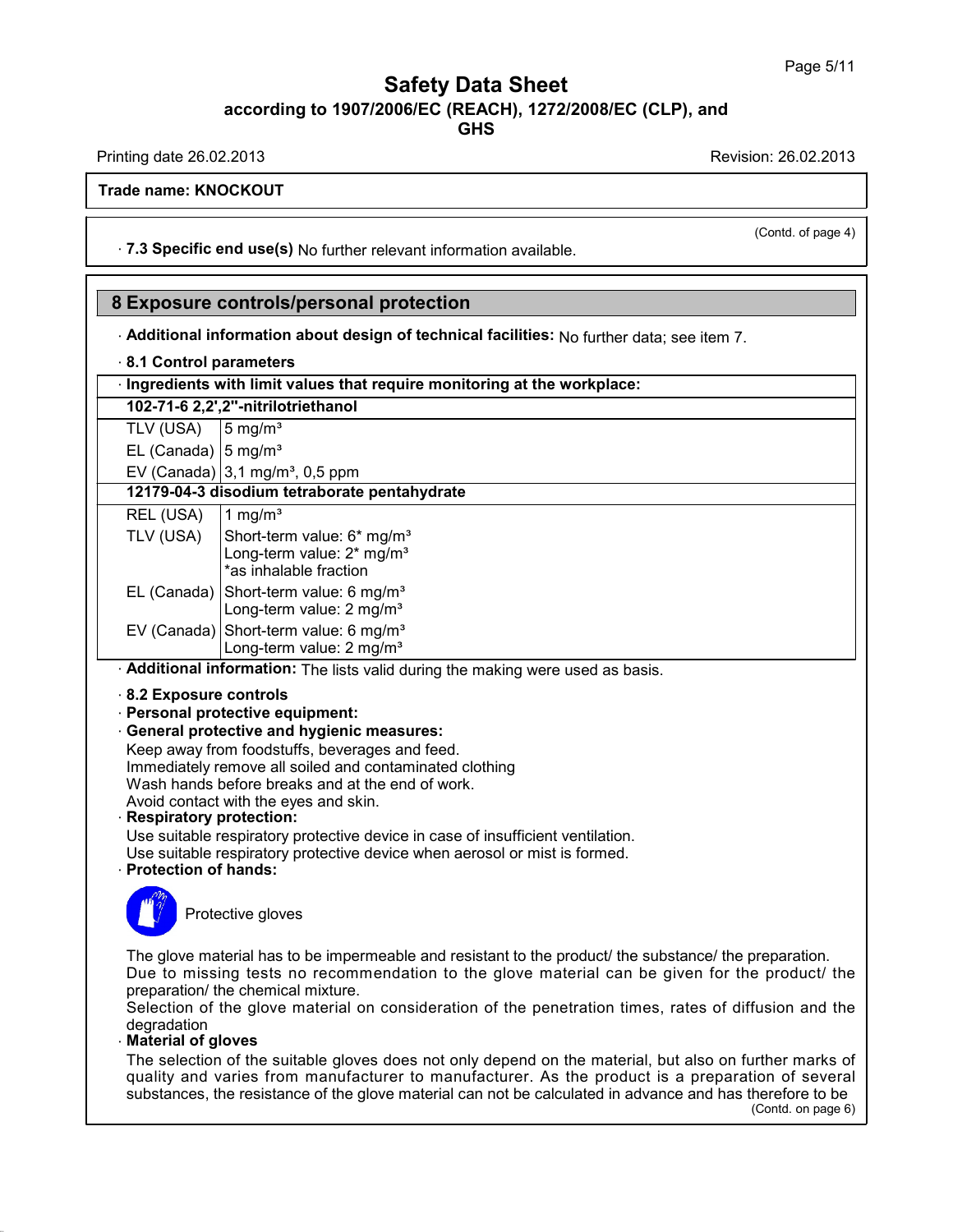# **Safety Data Sheet**<br> **according to 1907/2006/EC (REACH), 1272/2008/EC (CLP), and**<br> **GHS** Safety Data Sheet<br>according to 1907/2006/EC (REACH), 1272/2008/EC (CLP), and<br>Printing date 26.02.2013<br>Revision: 26.02.2013<br>Revision: 26.02.2013

**GHS**

**Trade name: KNOCKOUT**

(Contd. of page 5)

Printing date 26.02.2013<br>Trade name: KNOCKOUT<br>Checked prior to the application.<br>Penetration time of glove material

**Example 18 ANOCKOUT**<br> **Penetration time of glove material**<br>
The exact break through time has to be found<br>
be observed The exact break through time has to be found out by the manufacturer of the protective gloves and has to<br>
The exact break through time has to be found out by the manufacturer of the protective gloves and has to<br>
be observe checked prior to the a<br>**Penetration time of c**<br>The exact break throu<br>be observed.<br>**For the permanent c**<br>Eve protection: checked prior to the application.<br> **• Penetration time of glove material**<br>
The exact break through time has to be found out by the manufacturer of the protective gloves and has to<br>
be observed.<br>
• **For the permanent contac Example 15 Concreted prior to the applementation time of global The exact break through<br>the exact break through be observed.<br>For the permanent concrete permanent concrete permanent concrete permanent concrete permanent co** 

ved.<br>ved.<br>permanent contact glove<br>tection:<br>Safety glasses



- **Example 15 Safety glasses**<br>**Body protection:** Protective work clothing<br>**Limitation and supervision of exposure into the erable**<br>No further relevant information available **Example 3**<br> **Example 3**<br> **Example 3**<br> **Example 3**<br> **Limitation and supervision of exposure into the environment<br>
No further relevant information available.<br>
<b>Risk management measures** Safety glasses<br>
Body protection: Protective work clothing<br>
Limitation and supervision of exposure into the<br>
No further relevant information available.<br>
Risk management measures<br>
See Section 7 for additional information Body protection: Protective work clothing<br>Limitation and supervision of exposure into the<br>No further relevant information available.<br>Risk management measures<br>See Section 7 for additional information.<br>No further relevant in
- 
- 

**Example 15 Safety glasses**<br> **Example 15 Safety glasses**<br> **Risk management measures**<br> **Risk management measures**<br>
See Section 7 for additional information.<br>
No further relevant information available. **Body protection:** Protective work clothing<br> **Limitation and supervision of exposure into**<br>
No further relevant information available.<br> **Risk management measures**<br>
See Section 7 for additional information.<br>
No further rele

| 9 Physical and chemical properties                        |                                               |  |
|-----------------------------------------------------------|-----------------------------------------------|--|
| 9.1 Information on basic physical and chemical properties |                                               |  |
| <b>General Information</b>                                |                                               |  |
| · Appearance:                                             |                                               |  |
| Form:<br>Colour:                                          | Liquid<br>Yellowish                           |  |
| Odour:                                                    | Lemon Scent                                   |  |
| <b>Odour threshold:</b>                                   | Not determined.                               |  |
| · pH-value:                                               | 7.5                                           |  |
| <b>Change in condition</b>                                |                                               |  |
| <b>Melting point/Melting range:</b>                       | Undetermined.                                 |  |
| <b>Boiling point/Boiling range:</b>                       | >212 °F / >100 °C                             |  |
| · Flash point:                                            | Not applicable.                               |  |
| Flammability (solid, gaseous):                            | Not applicable.                               |  |
| · Ignition temperature:                                   | >500 °F / >260 °C                             |  |
| <b>Decomposition temperature:</b>                         | Not determined.                               |  |
| Self-igniting:                                            | Product is not self-igniting.                 |  |
| Danger of explosion:                                      | Product does not present an explosion hazard. |  |
| <b>Explosion limits:</b>                                  |                                               |  |
| Lower:                                                    | Not determined.                               |  |
| Upper:                                                    | Not determined.                               |  |
| · Vapour pressure:                                        | Not determined.                               |  |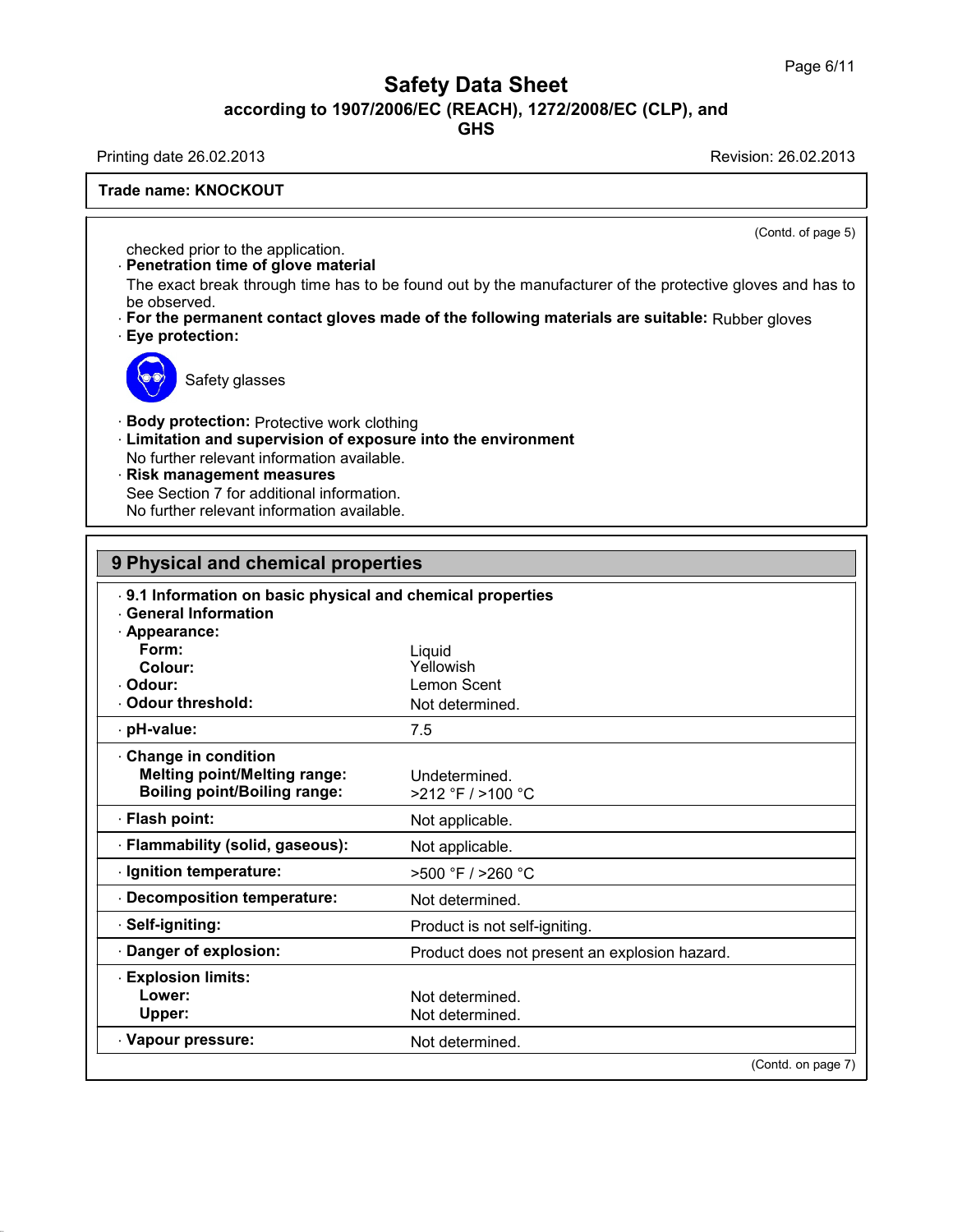# **Safety Data Sheet**<br> **according to 1907/2006/EC (REACH), 1272/2008/EC (CLP), and**<br> **GHS GHS** Safety Data Sheet<br>according to 1907/2006/EC (REACH), 1272/2008/EC (CLP), and<br>Printing date 26.02.2013<br>Revision: 26.02.2013<br>Revision: 26.02.2013

|                                                            | (Contd. of page 6)                         |  |
|------------------------------------------------------------|--------------------------------------------|--|
| Density at 20 °C:                                          | $1,2$ g/cm <sup>3</sup>                    |  |
| <b>Relative density</b>                                    | Not determined.                            |  |
| Specific gravity (water=1)                                 | 1.018                                      |  |
| <b>Evaporation rate</b>                                    | Not determined.                            |  |
| Solubility in / Miscibility with                           |                                            |  |
| water:                                                     | Fully miscible.                            |  |
| · Partition coefficient (n-octanol/water): Not determined. |                                            |  |
| · Viscosity:                                               |                                            |  |
| Dynamic:                                                   | Not determined.                            |  |
| <b>Kinematic:</b>                                          | Not determined.                            |  |
| <b>Solvent content:</b>                                    |                                            |  |
| <b>Organic solvents:</b>                                   | Not determined.                            |  |
| <b>Solids content:</b>                                     | Not determined.                            |  |
| 9.2 Other information                                      | No further relevant information available. |  |

- · **10.1 Reactivity**
- · **10.2 Chemical stability**
- · **Thermal decomposition / conditions to be avoided:**
- No decomposition if used and stored according to specifications.
- · **10.3 Possibility of hazardous reactions** Reacts with strong acids and oxidizing agents.
- · **10.4 Conditions to avoid** No further relevant information available.
- · **10.5 Incompatible materials:** No further relevant information available.
- · **10.6 Hazardous decomposition products: None**

- **11 Toxicological information 1 Toxicological information<br>• 11.1 Information on toxicological effects<br>• Acute toxicity:**<br>• LD/LC50 values relevant for classification: 11 Toxicological information<br>11.1 Information on toxicological effects<br>**Acute toxicity:**<br><u>LD/LC50 values relevant for classification:</u>
	-

# **Toxicological information**<br>• 11.1 Information on toxicological effects<br>• Acute toxicity:<br>• LD/LC50 values relevant for classification:<br>INone determined • **Acute toxicity:**<br>• **LD/LC50 values relevant for class**<br>• **Primary irritant effect:**<br>• **Primary irritant effect:**<br>• **on the skin:** Slight irritant effect on<br>• **on the eve:** Irritating effect

lNone determined

- **CONCOSO values relevant for classification:**<br>
None determined<br> **Primary irritant effect:**<br> **on the skin:** Slight irritant effect on skin and mucous membranes.<br> **on the eye:** Irritating effect.<br> **Sensitization:** No sensiti **Primary irritant effect:**<br> **• Primary irritant effect:**<br>
• **on the skin:** Slight irritant effect on skin and mucous me<br>
• **Sensitization:** No sensitizing effects known.
- 
- **Primary irritant effect:**<br>• **on the skin:** Slight irritant effect on skin and<br>• **on the eye:** Irritating effect.<br>• **Sensitization:** No sensitizing effects known.

(Contd. on page 8)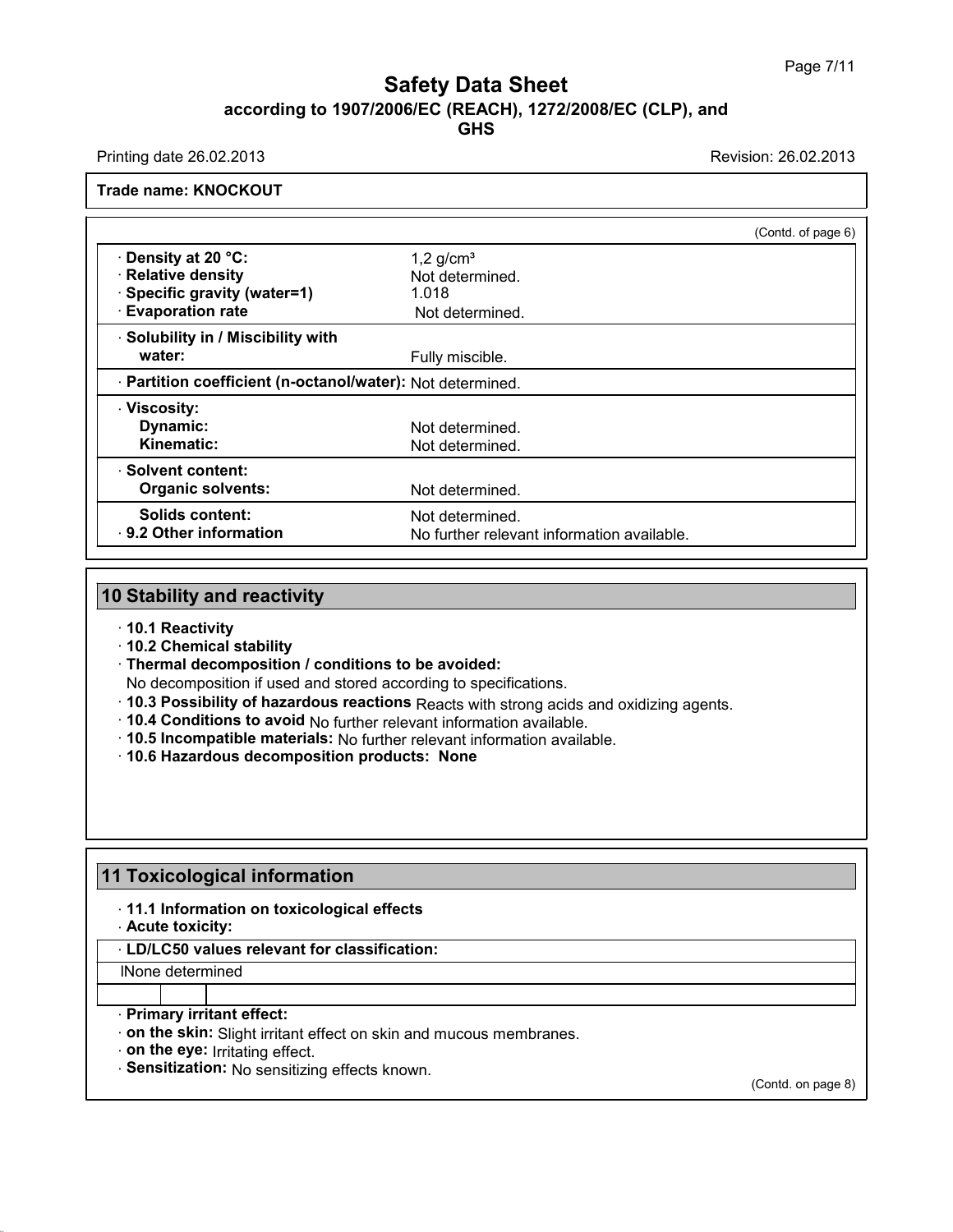## Safety Data Sheet<br><sub>006/EC (REACH), 1272/2008/EC (CLP),<br>GHS</sub> **according to 1907/2006/EC (REACH), 1272/2008/EC (CLP), and<br>according to 1907/2006/EC (REACH), 1272/2008/EC (CLP), and<br>compared to the Season of the Season of the Season of the Season of the Season of the Season of the Sea GHS** Safety Data Sheet<br>according to 1907/2006/EC (REACH), 1272/2008/EC (CLP), and<br>Printing date 26.02.2013<br>Revision: 26.02.2013<br>Revision: 26.02.2013

### **Trade name: KNOCKOUT**

· **Additional toxicological information:**

The product shows the following dangers according to the calculation method of the General EU Classification Guidelines for Preparations as issued in the latest version: Irritant **12 Ecological information:**<br> **12 Ecological information**<br> **12 Ecological information**<br> **12.1 Toxicity** 

- · **12.1 Toxicity**
- · **Aquatic toxicity:** No further relevant information available
- · **12.2 Persistence and degradability** No further relevant information available
- · **12.3 Bioaccumulative potential** No further relevant information available
- · **12.4 Mobility in soil** No further relevant information available.
- · **Ecotoxical effects:**
- · **Remark:** After neutralization a reduction of the harming action may be recognized.
- · **Additional ecological information:**
- · **General notes:**

This statement was deduced from the properties of the single components.

Water hazard class 1 (German Regulation) (Self-assessment): slightly hazardous for water

Do not allow undiluted product or large quantities of it to reach ground water, water course or sewage system.

· Rinse off of bigger amounts into drains or the aquatic environment may lead to increased pH-values. A high pH-value harms aquatic organisms. If the dilution of the use-level pH-value is considerably reduced, the aqueous waste, emptied into drains, is only low water-dangerous.

- · **12.5 Results of PBT and vPvB assessment**
- · **PBT:** Not applicable.
- · **vPvB:** Not applicable.
- · **12.6 Other adverse effects** No further relevant information available. **13 Disposal considerations**<br>
13 Disposal considerations<br>
13 Disposal considerations<br>
13 Disposal considerations<br>
13.1 Waste treatment methods

### · **13.1 Waste treatment methods**

· **Recommendation**

Disposal considerations<br>13.1 Waste treatment methods<br>Recommendation<br>Can be burned with household garbage after consulting with the waste disposal facility operator and the<br>pertinent authorities and adhering to the necessar **Disposal considerations**<br>13.1 Waste treatment methods<br>Recommendation<br>Can be burned with household garbage after consulting with the waste dispos<br>pertinent authorities and adhering to the necessary technical regulations.<br>U **Partiment authorities and adhering to the necessary technical regulations.**<br> **Concleaned packaging:**<br> **Recommendation:** Disposal must be made according to official regulations. • **Recommendation**<br>Can be burned with household garbage after consulting with the waste disposal fa<br>pertinent authorities and adhering to the necessary technical regulations.<br>• **Uncleaned packaging:**<br>• **Recommendation:** Di Can be burned with household garbage after consulting with the waste disposal facility operator and pertinent authorities and adhering to the necessary technical regulations.<br> **Conceleant packaging:**<br> **Recommendation:** Dis

- 
- 
- **14 Transport information**<br>
14 Transport information<br>
14 Transport information<br>
14.1 UN-Number<br>
14.1 UN-Number<br>
16 Note that

## **14 Transport information<br>14.1 UN-Number<br>DOT, ADR, ADN, IMDG, IATA · Transport information<br>· 14.1 UN-Number<br>· DOT, ADR, ADN, IMDG, IATA N/ANA N/ANA N/ANA**

(Contd. on page 9)

(Contd. of page 7)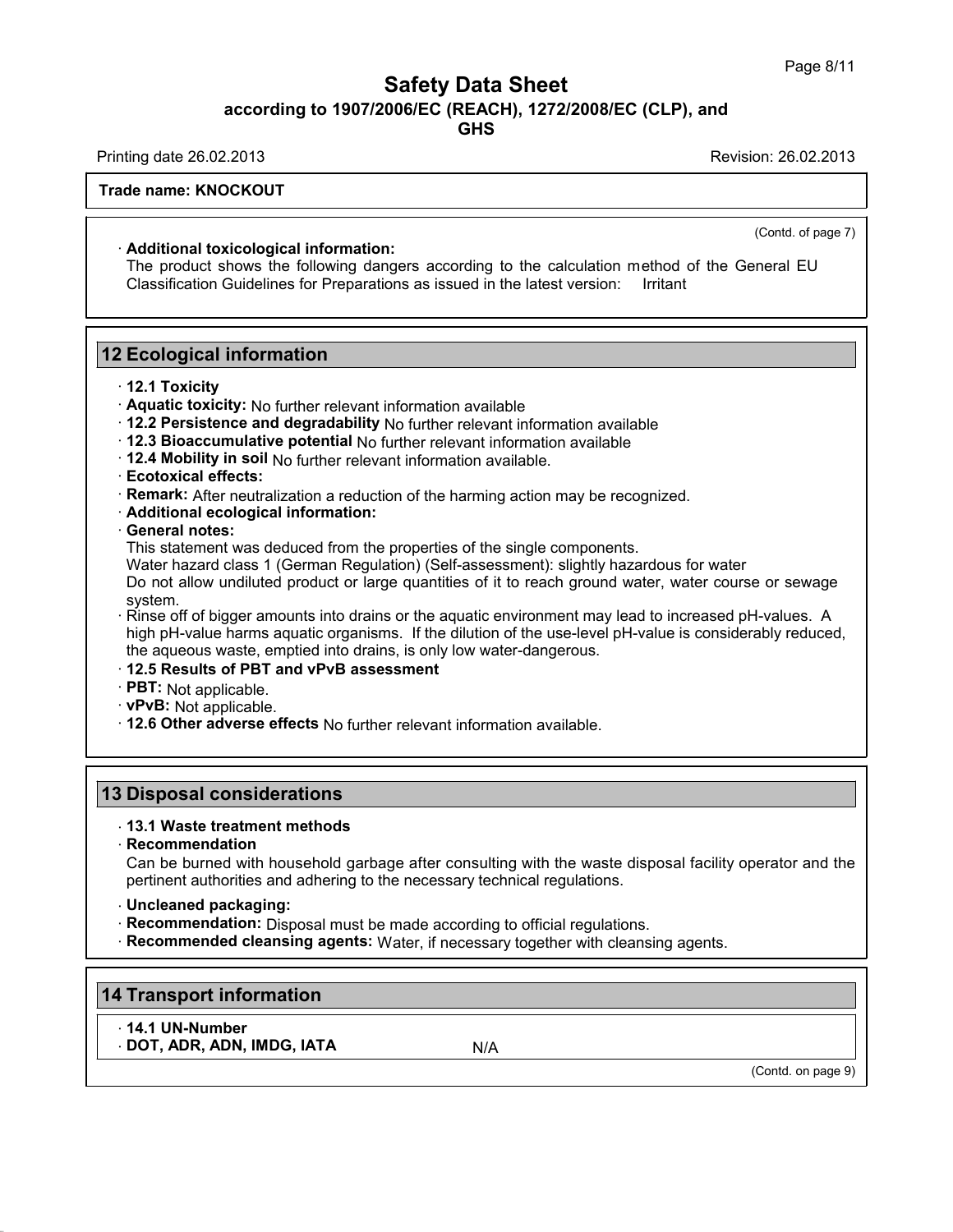## Safety Data Sheet<br><sub>006/EC (REACH), 1272/2008/EC (CLP),<br>GHS</sub> Page 9/11<br>**according to 1907/2006/EC (REACH), 1272/2008/EC (CLP), and<br>GHS<br>Revision: 26.02.2013<br>Revision: 26.02.2013 GHS Safety Data Sheet**<br>
according to 1907/2006/EC (REACH), 1272/2008/EC (CLP), and<br>
Printing date 26.02.2013<br>
Revision: 26.02.2013<br>
Revision: 26.02.2013

|                                                                                        |                 | (Contd. of page 8) |
|----------------------------------------------------------------------------------------|-----------------|--------------------|
| · 14.2 UN proper shipping name<br>DOT, ADR, ADN, IMDG, IATA                            | N/A             |                    |
| 14.3 Transport hazard class(es)                                                        |                 |                    |
| · DOT, ADR, ADN, IMDG, IATA<br><b>Class</b>                                            | N/A             |                    |
| 14.4 Packing group<br>DOT, ADR, IMDG, IATA                                             | N/A             |                    |
| . 14.5 Environmental hazards:<br>Marine pollutant:                                     | No.             |                    |
| 14.6 Special precautions for user                                                      | Not applicable. |                    |
| 14.7 Transport in bulk according to Annex II of<br><b>MARPOL73/78 and the IBC Code</b> | Not applicable. |                    |
| UN "Model Regulation":                                                                 |                 |                    |

**5 Regulatory information**<br>· 15.1 Safety, health and environmental regulations/legislation specific for the substance or mixture<br>· United States (USA)<br>· SARA **15 Regulatory information**<br>15.1 Safety, health and envir<br>United States (USA) • **15.1 Safety, health and environmental regulations/leg**<br>• United States (USA)<br>• SARA<br>• Section 355 (extremely hazardous substances):<br>None of the ingredients is listed. 15.1 Safety, health and environmental regu<br>United States (USA)<br>SARA<br>Section 355 (extremely hazardous substar<br>None of the ingredients is listed.<br>Section 313 (Specific toxic chemical listing

· **SARA**

• **SARA**<br>• **Section 355 (extremely hazardous substances):**<br>None of the ingredients is listed.<br>• **Section 313 (Specific toxic chemical listings):**<br>None of the ingredients is listed. None of the ingredients is listed.<br> **· Section 313 (Specific toxic chemical listings):**<br>
None of the ingredients is listed.<br> **· TSCA (Toxic Substances Control Act):**<br>
All ingredients are listed. Section 313 (Specific toxic chemical<br>
None of the ingredients is listed.<br>
TSCA (Toxic Substances Control A<br>
All ingredients are listed.<br>
Proposition 65 (California): None of the ingredients is listed.<br>None of the ingredients is listed.<br>None of the ingredients is listed.<br>None of the ingredients is listed.<br>None of the ingredients is listed.

**Example 15 (Specific text)**<br>
None of the ingredients is listed.<br> **TSCA (Toxic Substances Control**<br>
All ingredients are listed.<br> **Proposition 65 (California):**<br> **Chemicals known to cause cance FISCA (Toxic Substances Control Act):**<br>
All ingredients are listed.<br> **Proposition 65 (California):**<br> **Chemicals known to cause cancer:**<br>
None of the ingredients is listed.

TSCA (TOXIC SUbstances Control Act):<br>All ingredients are listed.<br>Proposition 65 (California):<br>Chemicals known to cause cancer:<br>None of the ingredients is listed.<br>Chemicals known to cause reproductive to • **Proposition 65 (California):**<br>• **Chemicals known to cause cancer:**<br>None of the ingredients is listed.<br>• **Chemicals known to cause reproductive toxicity for females:**<br>None of the ingredients is listed. **Chemicals known to cause cancer:**<br>
None of the ingredients is listed.<br>
Chemicals known to cause reproductive to<br>
None of the ingredients is listed.<br>
Chemicals known to cause reproductive to **• Chemicals known to cause reproductive toxicity for females:**<br>
None of the ingredients is listed.<br> **• Chemicals known to cause reproductive toxicity for males:**<br>
None of the ingredients is listed. **Chemicals known to cause reproductive to infinity Chemicals known to cause reproductive to Chemicals known to cause reproductive to None of the ingredients is listed.**<br> **Chemicals known to cause reproductive to None of th** 

None of the ingredients is listed.<br> **Chemicals known to cause reproductive toxicity for males:**<br>
None of the ingredients is listed.<br> **Chemicals known to cause developmental toxicity:**<br>
None of the ingredients is listed. None of the ingredients is listed.<br>
Chemicals known to cause reproductive to<br>
None of the ingredients is listed.<br>
None of the ingredients is listed.<br>
Carcinogenic Categories

**Example 3 None of the ingredients is listed.**<br> **Chemicals known to cause developedials in Section 2 None of the ingredients is listed.**<br> **Carcinogenic Categories**<br> **EPA (Environmental Protection A** • **Chemicals known to cause developmental toxicit**<br>• **Chemicals known to cause developmental toxicit**<br>• **Carcinogenic Categories**<br>• **EPA (Environmental Protection Agency)**<br>• None of the ingredients is listed.

None of the ingredients is listed.<br> **Carcinogenic Categories**<br> **EPA (Environmental Protection Agency)**<br>
None of the ingredients is listed.

(Contd. on page 10)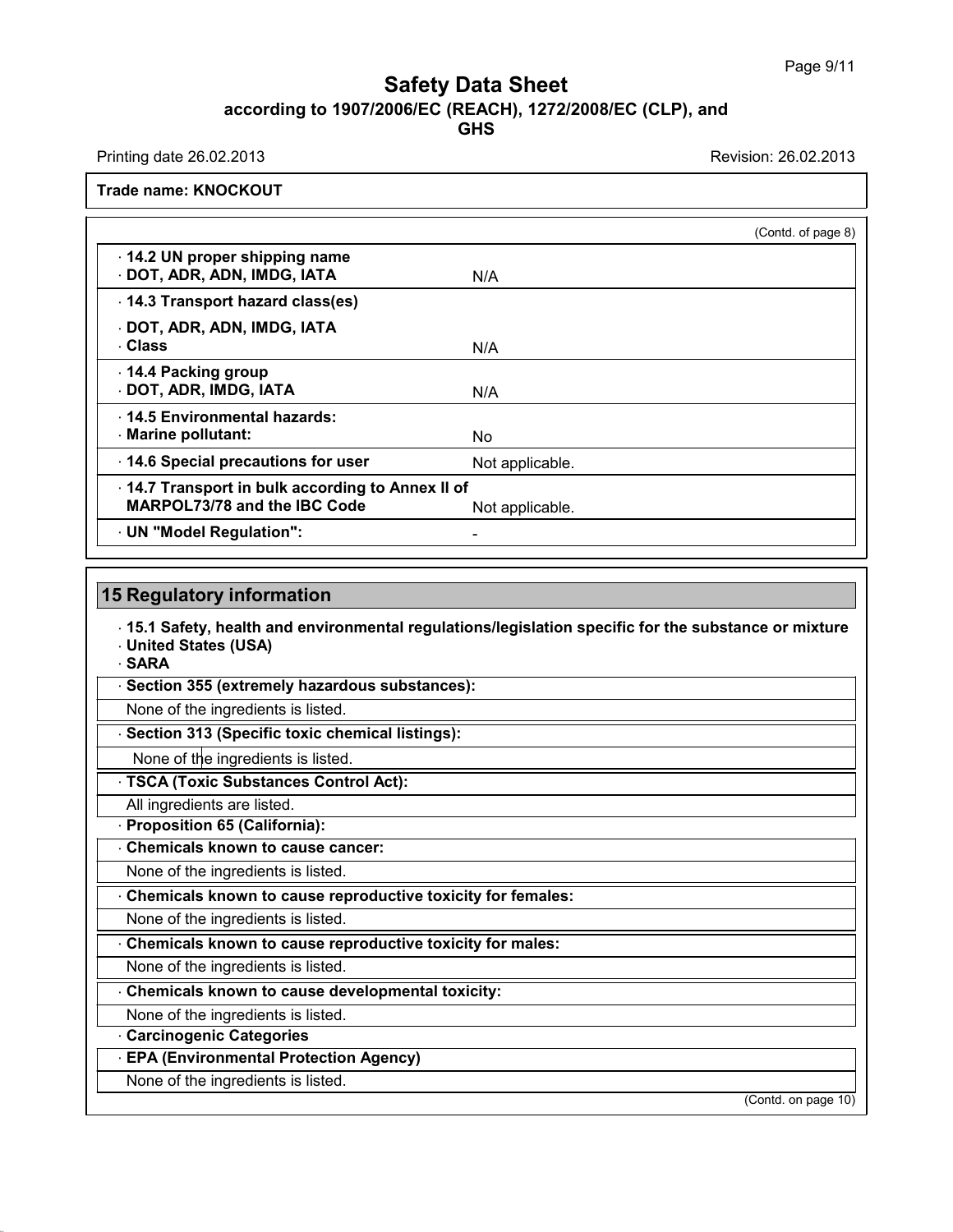### Safety Data Sheet<br><sub>006/EC (REACH), 1272/2008/EC (CLP),<br>GHS</sub> **according to 1907/2006/EC (REACH), 1272/2008/EC (CLP), and GHS Safety Data Sheet**<br>
according to 1907/2006/EC (REACH), 1272/2008/EC (CLP), and<br>
Printing date 26.02.2013<br>
Revision: 26.02.2013<br>
Revision: 26.02.2013<br>
Revision: 26.02.2013 **ACCORDING 1907/2006/EC (IDENTIFY:**<br>Printing date 26.02.2013<br>Trade name: SURFACT 792 LF RI

(Contd. of page 9)

| Trade name: SURFACT 792 LF RI                                      |                    |
|--------------------------------------------------------------------|--------------------|
|                                                                    | (Contd. of page 9) |
| <b>IARC (International Agency for Research on Cancer)</b>          |                    |
| None of the ingredients is listed.                                 |                    |
| TLV (Threshold Limit Value established by ACGIH)                   |                    |
| 12179-04-3 disodium tetraborate pentahydrate                       | A4                 |
| · NIOSH-Ca (National Institute for Occupational Safety and Health) |                    |
| None of the ingredients is listed.                                 |                    |
|                                                                    |                    |

12179-04-3 disodium tetraborate pentahydrate<br> **NIOSH-Ca (National Institute for Occupational Safety and Health Administration)**<br> **OSHA-Ca (Occupational Safety & Health Administration)**<br>
None of the ingredients is listed. **NIOSH-Ca (National Institute for Occupation**<br>NIOSH-Ca (National Institute for Occupation<br>OSHA-Ca (Occupational Safety & Health A<br>None of the ingredients is listed.<br>Canada

**COSHA-Ca (Occupational Safety & Health Administration)**<br>None of the ingredients is listed.<br>**Canadian Domestic Substances List (DSL)**<br>All ingredients are listed.<br>**Canadian Ingredient Disclosure list (limit 0.1%)** 

· **Canada**

**OSHA-Ca (Occupational Safety & H**<br>None of the ingredients is listed.<br>**Canadian Domestic Substances Listed.**<br>All ingredients are listed.<br>**Canadian Ingredient Disclosure list** Canadian Domestic Substances List (DSL)<br>All ingredients are listed.<br>Canadian Ingredient Disclosure list (limit (<br>None of the ingredients is listed.<br>Canadian Ingredient Disclosure list (limit 1

• **Canadian Domestic Substances List (DSL)**<br>• **Canadian Domestic Substances List (DSL)**<br>• All ingredients are listed.<br>• **Canadian Ingredient Disclosure list (limit 0.1%)**<br>• None of the ingredients is listed. All ingredients are listed.<br> **Canadian Ingredient Disclosure list (limit 0.1%)**<br>
None of the ingredients is listed.<br> **Canadian Ingredient Disclosure list (limit 1%)**<br>
None of the ingredients is listed.

None of the ingredients is listed.

**• None of the ingredients is listed.**<br>
• **Canadian Ingredient Disclosure list (limit 1%)**<br>
• None of the ingredients is listed.<br>
• **National regulations:**<br>
• **Other regulations, limitations and prohibitive regulations** Notie of the ingredients is listed.<br>
National regulations:<br>
Other regulations, limitations and prohibitive regulat<br>
Substances of very high concern (SVHC) according<br>
12179-04-3 disodium tetraborate pentahydrate<br>
15.2 Chemi

• Canadian Ingredient Disclosure list (limit 1%)<br>
None of the ingredients is listed.<br>
• National regulations:<br>
• Other regulations, limitations and prohibitive regulations<br>
• Substances of very high concern (SVHC) accordin • None of the ingredients is listed.<br>• National regulations:<br>• Other regulations, limitations and prohibitive regulations<br>• Substances of very high concern (SVHC) according to REACH, Article 57<br>12179-04-3 disodium tetrabo

• Other regulations, limitations and prohibitive regulations<br>• Substances of very high concern (SVHC) according to REACH, Article 57<br>• 12179-04-3 disodium tetraborate pentahydrate<br>• 15.2 Chemical safety assessment: A Chemi

**12179-04-3** disodium tetraborate p<br> **15.2 Chemical safety assessment**<br> **16 Other information**<br>
This information is based on our prospecific product features and shall if This information<br>
This information<br>
This information is based on our present knowledge. However, this shall not constitute a guarantee for any<br>
specific product features and shall not establish a legally valid contractual **Specific product features and shall not establish a legally valid contractual relationship.**<br> **Relevant phrases**<br> **Relevant phrases S Other information**<br>This information is based on<br>specific product features and<br>**Relevant phrases**<br>H301 Toxic if swallowed This information is based on our pre<br>specific product features and shall r<br>**Relevant phrases**<br>H301 Toxic if swallowed.<br>H315 Causes skin irritation.<br>H318 Causes serious eve damag specific product features and shall not establish a legally valid contractual relationship.<br> **Relevant phrases**<br>
H301 Toxic if swallowed.<br>
H315 Causes skin irritation.<br>
H318 Causes serious eye damage.<br>
H319 Causes serious

- 
- 
- Specific product reduces and shall not establish.<br> **Relevant phrases**<br>
H315 Causes skin irritation.<br>
H318 Causes serious eye damage.<br>
H319 Causes serious eye irritation.<br>
H360ED May damage fertility. May damage the L

H360FD May damage fertility. May damage the unborn child. H301 Toxic if swallowed.<br>H315 Causes skin irritation.<br>H318 Causes serious eye damage.<br>H319 Causes serious eye irritation.<br>H360FD May damage fertility. May damage the unborn child.

R25 Toxic if swallowed.

- R36 Irritating to eyes.
- R38 Irritating to skin.
- R41 Risk of serious damage to eyes.
- R60 May impair fertility.
- R61 May cause harm to the unborn child. .

(Contd. on page 11)